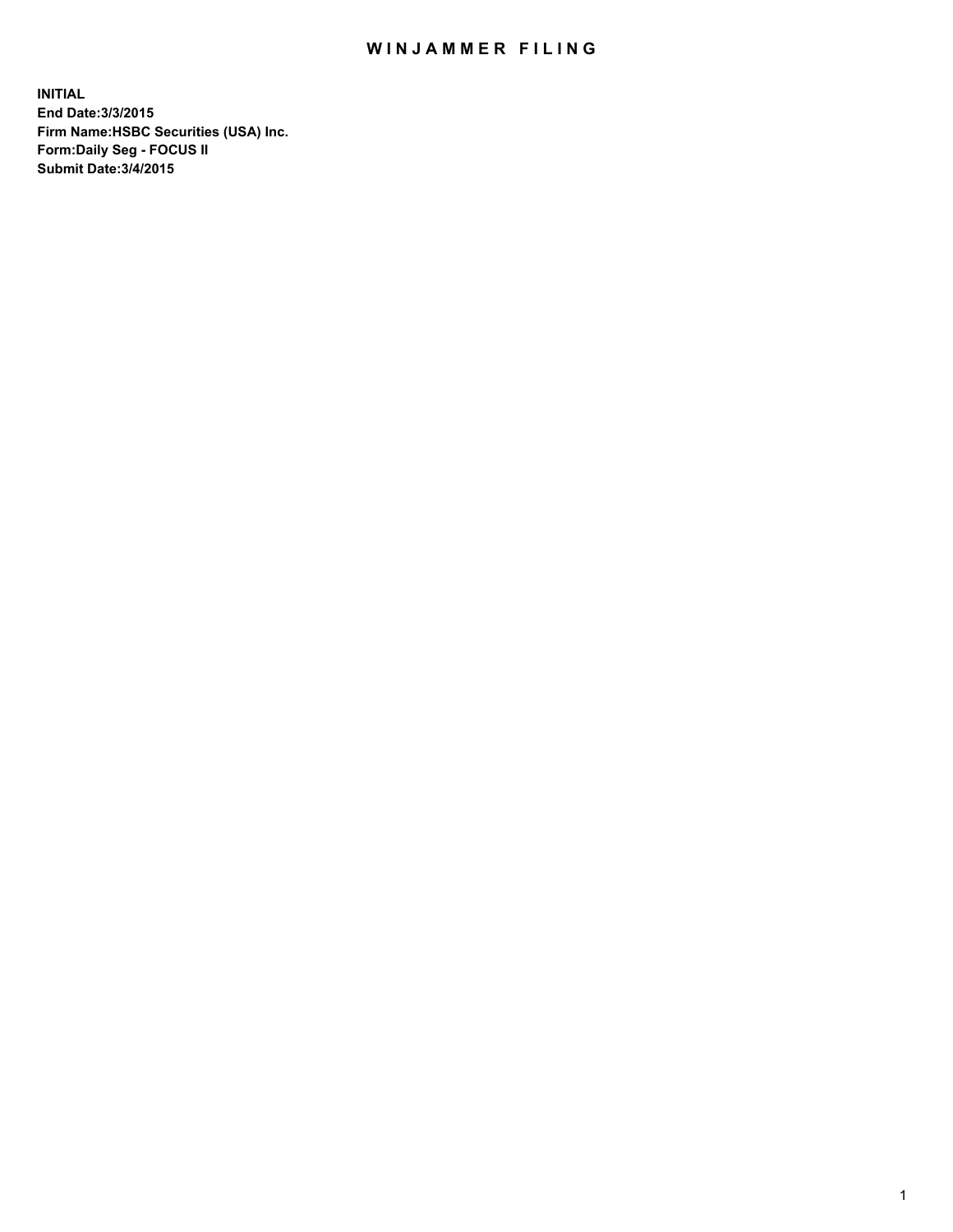## **INITIAL End Date:3/3/2015 Firm Name:HSBC Securities (USA) Inc. Form:Daily Seg - FOCUS II Submit Date:3/4/2015 Daily Segregation - Cover Page**

| Name of Company<br><b>Contact Name</b><br><b>Contact Phone Number</b><br><b>Contact Email Address</b>                                                                                                                                                                                                                         | <b>HSBC Securities (USA) Inc.</b><br><b>Steven Richardson</b><br>212-525-6445<br>steven.richardson@us.hsbc.com |
|-------------------------------------------------------------------------------------------------------------------------------------------------------------------------------------------------------------------------------------------------------------------------------------------------------------------------------|----------------------------------------------------------------------------------------------------------------|
| FCM's Customer Segregated Funds Residual Interest Target (choose one):<br>a. Minimum dollar amount: ; or<br>b. Minimum percentage of customer segregated funds required:% ; or<br>c. Dollar amount range between: and; or<br>d. Percentage range of customer segregated funds required between: % and %.                      | 50,000,000<br>0 <sub>0</sub><br>00                                                                             |
| FCM's Customer Secured Amount Funds Residual Interest Target (choose one):<br>a. Minimum dollar amount: ; or<br>b. Minimum percentage of customer secured funds required:%; or<br>c. Dollar amount range between: and; or<br>d. Percentage range of customer secured funds required between: % and %.                         | 10,000,000<br>00<br>00                                                                                         |
| FCM's Cleared Swaps Customer Collateral Residual Interest Target (choose one):<br>a. Minimum dollar amount: ; or<br>b. Minimum percentage of cleared swaps customer collateral required:%; or<br>c. Dollar amount range between: and; or<br>d. Percentage range of cleared swaps customer collateral required between:% and%. | 30,000,000<br>0 <sub>0</sub><br>00                                                                             |

Attach supporting documents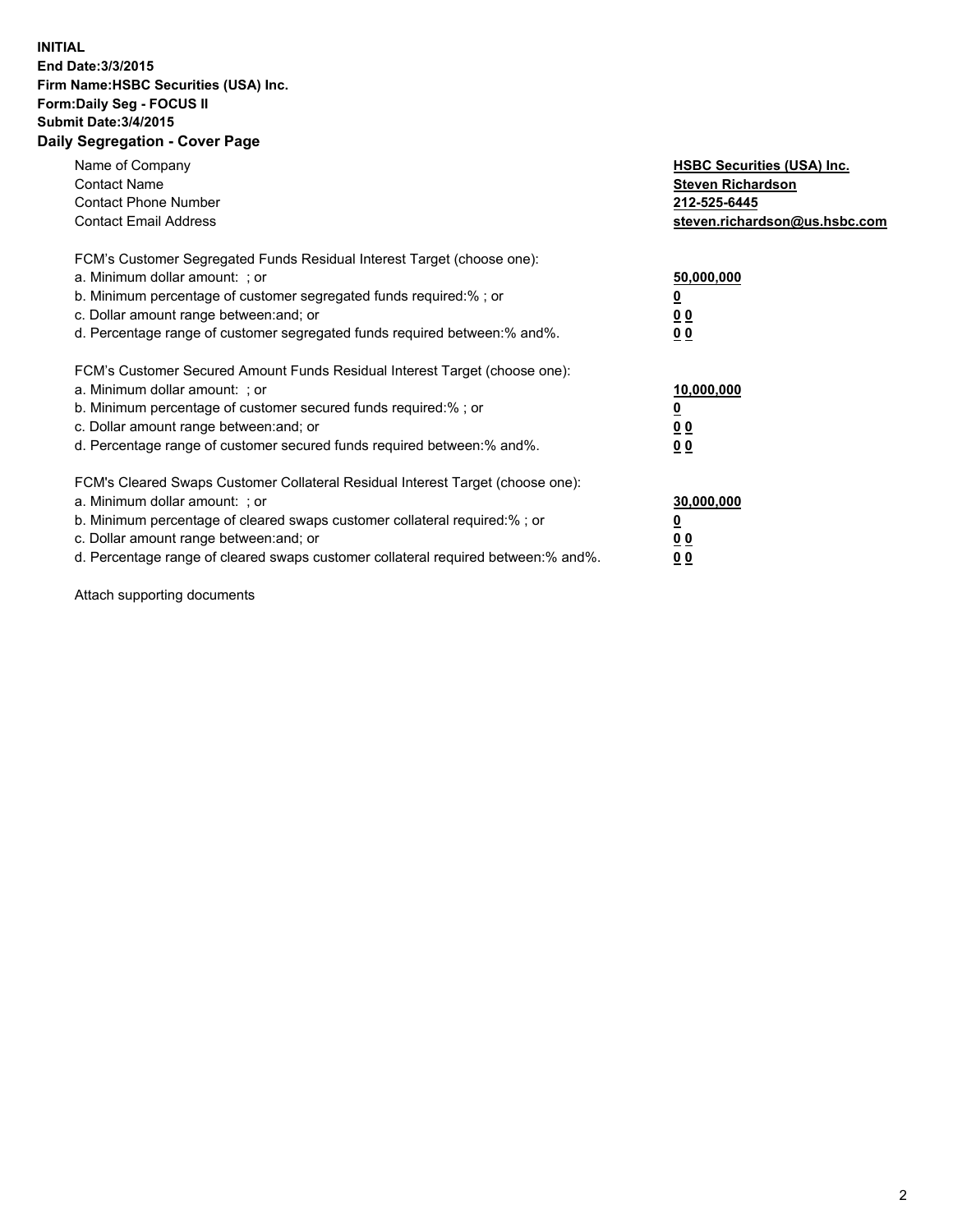**INITIAL End Date:3/3/2015 Firm Name:HSBC Securities (USA) Inc. Form:Daily Seg - FOCUS II Submit Date:3/4/2015 Daily Segregation - Secured Amounts** Foreign Futures and Foreign Options Secured Amounts Amount required to be set aside pursuant to law, rule or regulation of a foreign government or a rule of a self-regulatory organization authorized thereunder **0** [7305] 1. Net ledger balance - Foreign Futures and Foreign Option Trading - All Customers A. Cash **71,899,350** [7315] B. Securities (at market) **30,183,848** [7317] 2. Net unrealized profit (loss) in open futures contracts traded on a foreign board of trade **54,870,803** [7325] 3. Exchange traded options a. Market value of open option contracts purchased on a foreign board of trade **0** [7335] b. Market value of open contracts granted (sold) on a foreign board of trade **0** [7337] 4. Net equity (deficit) (add lines 1. 2. and 3.) **156,954,001** [7345] 5. Account liquidating to a deficit and account with a debit balances - gross amount **989,242** [7351] Less: amount offset by customer owned securities **-987,869** [7352] **1,373** [7354] 6. Amount required to be set aside as the secured amount - Net Liquidating Equity Method (add lines 4 and 5) **156,955,374** [7355] 7. Greater of amount required to be set aside pursuant to foreign jurisdiction (above) or line 6. **156,955,375** [7360] FUNDS DEPOSITED IN SEPARATE REGULATION 30.7 ACCOUNTS 1. Cash in banks A. Banks located in the United States **48,337,161** [7500] B. Other banks qualified under Regulation 30.7 **0** [7520] **48,337,161** [7530] 2. Securities A. In safekeeping with banks located in the United States **75,183,848** [7540] B. In safekeeping with other banks qualified under Regulation 30.7 **0** [7560] **75,183,848** [7570] 3. Equities with registered futures commission merchants A. Cash **0** [7580] B. Securities **0** [7590] C. Unrealized gain (loss) on open futures contracts **0** [7600] D. Value of long option contracts **0** [7610] E. Value of short option contracts **0** [7615] **0** [7620] 4. Amounts held by clearing organizations of foreign boards of trade A. Cash **0** [7640] B. Securities **0** [7650] C. Amount due to (from) clearing organization - daily variation **0** [7660] D. Value of long option contracts **0** [7670] E. Value of short option contracts **0** [7675] **0** [7680] 5. Amounts held by members of foreign boards of trade A. Cash **26,976,394** [7700] B. Securities **0** [7710] C. Unrealized gain (loss) on open futures contracts **54,870,803** [7720] D. Value of long option contracts **0** [7730] E. Value of short option contracts **0** [7735] **81,847,197** [7740] 6. Amounts with other depositories designated by a foreign board of trade **0** [7760] 7. Segregated funds on hand **0** [7765] 8. Total funds in separate section 30.7 accounts **205,368,206** [7770] 9. Excess (deficiency) Set Aside for Secured Amount (subtract line 7 Secured Statement Page 1 from Line 8) **48,412,831** [7380] 10. Management Target Amount for Excess funds in separate section 30.7 accounts **37,163,743** [7780] 11. Excess (deficiency) funds in separate 30.7 accounts over (under) Management Target **11,249,088** [7785]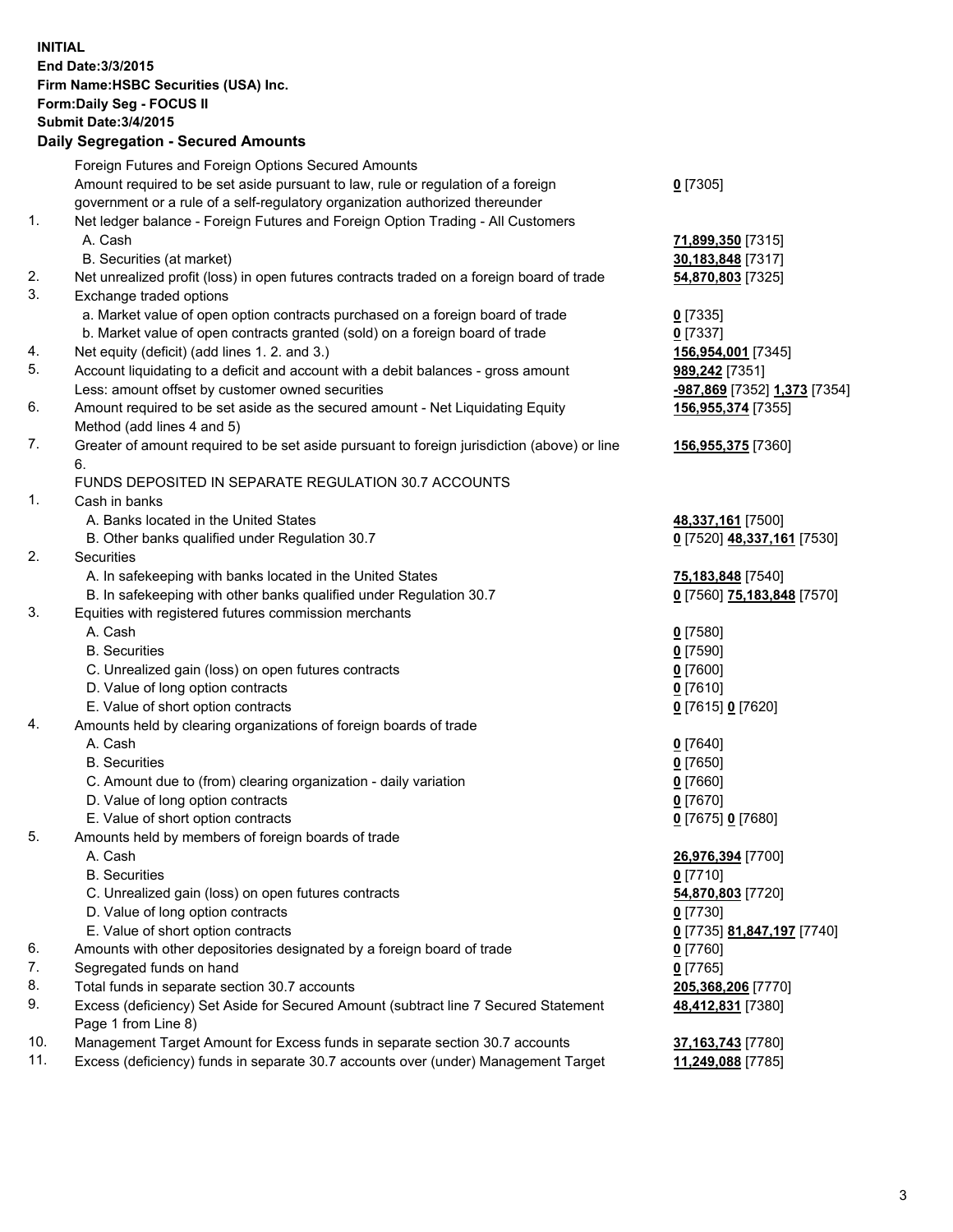| <b>INITIAL</b>                                             |                                                                                                    |                                                    |  |  |  |
|------------------------------------------------------------|----------------------------------------------------------------------------------------------------|----------------------------------------------------|--|--|--|
| End Date: 3/3/2015                                         |                                                                                                    |                                                    |  |  |  |
| Firm Name: HSBC Securities (USA) Inc.                      |                                                                                                    |                                                    |  |  |  |
| Form: Daily Seg - FOCUS II<br><b>Submit Date: 3/4/2015</b> |                                                                                                    |                                                    |  |  |  |
|                                                            | Daily Segregation - Segregation Statement                                                          |                                                    |  |  |  |
|                                                            |                                                                                                    |                                                    |  |  |  |
|                                                            | SEGREGATION REQUIREMENTS(Section 4d(2) of the CEAct)                                               |                                                    |  |  |  |
| 1.                                                         | Net ledger balance                                                                                 |                                                    |  |  |  |
|                                                            | A. Cash                                                                                            | <u>-234,218,313</u> [7010]                         |  |  |  |
|                                                            | B. Securities (at market)                                                                          | 636,748,027 [7020]                                 |  |  |  |
| 2.                                                         | Net unrealized profit (loss) in open futures contracts traded on a contract market                 | 537,956,320 [7030]                                 |  |  |  |
| 3.                                                         | Exchange traded options                                                                            |                                                    |  |  |  |
|                                                            | A. Add market value of open option contracts purchased on a contract market                        | 100,631,522 [7032]                                 |  |  |  |
|                                                            | B. Deduct market value of open option contracts granted (sold) on a contract market                | -7,612,188 [7033]                                  |  |  |  |
| 4.<br>5.                                                   | Net equity (deficit) (add lines 1, 2 and 3)                                                        | 1,033,505,368 [7040]                               |  |  |  |
|                                                            | Accounts liquidating to a deficit and accounts with                                                |                                                    |  |  |  |
|                                                            | debit balances - gross amount                                                                      | 4,542,939 [7045]                                   |  |  |  |
| 6.                                                         | Less: amount offset by customer securities<br>Amount required to be segregated (add lines 4 and 5) | -4,542,939 [7047] 0 [7050]<br>1,033,505,368 [7060] |  |  |  |
|                                                            | FUNDS IN SEGREGATED ACCOUNTS                                                                       |                                                    |  |  |  |
| 7.                                                         | Deposited in segregated funds bank accounts                                                        |                                                    |  |  |  |
|                                                            | A. Cash                                                                                            | 29,228,041 [7070]                                  |  |  |  |
|                                                            | B. Securities representing investments of customers' funds (at market)                             | $0$ [7080]                                         |  |  |  |
|                                                            | C. Securities held for particular customers or option customers in lieu of cash (at                | 91,999,254 [7090]                                  |  |  |  |
|                                                            | market)                                                                                            |                                                    |  |  |  |
| 8.                                                         | Margins on deposit with derivatives clearing organizations of contract markets                     |                                                    |  |  |  |
|                                                            | A. Cash                                                                                            | 244,284,595 [7100]                                 |  |  |  |
|                                                            | B. Securities representing investments of customers' funds (at market)                             | 75,217,505 [7110]                                  |  |  |  |
|                                                            | C. Securities held for particular customers or option customers in lieu of cash (at<br>market)     | 544,748,773 [7120]                                 |  |  |  |
| 9.                                                         | Net settlement from (to) derivatives clearing organizations of contract markets                    | 34,253,354 [7130]                                  |  |  |  |
| 10.                                                        | Exchange traded options                                                                            |                                                    |  |  |  |
|                                                            | A. Value of open long option contracts                                                             | 100,631,522 [7132]                                 |  |  |  |
|                                                            | B. Value of open short option contracts                                                            | $-7,612,188$ [7133]                                |  |  |  |
| 11.                                                        | Net equities with other FCMs                                                                       |                                                    |  |  |  |
|                                                            | A. Net liquidating equity                                                                          | 26,402,145 [7140]                                  |  |  |  |
|                                                            | B. Securities representing investments of customers' funds (at market)                             | 0 [7160]                                           |  |  |  |
|                                                            | C. Securities held for particular customers or option customers in lieu of cash (at                | $0$ [7170]                                         |  |  |  |
|                                                            | market)                                                                                            |                                                    |  |  |  |
| 12.                                                        | Segregated funds on hand                                                                           | $0$ [7150]                                         |  |  |  |
| 13.                                                        | Total amount in segregation (add lines 7 through 12)                                               | 1,139,153,001 [7180]                               |  |  |  |
| 14.                                                        | Excess (deficiency) funds in segregation (subtract line 6 from line 13)                            | 105,647,633 [7190]                                 |  |  |  |
| 15.                                                        | Management Target Amount for Excess funds in segregation                                           | 50,000,000 [7194]                                  |  |  |  |

16. Excess (deficiency) funds in segregation over (under) Management Target Amount Excess

**55,647,633** [7198]